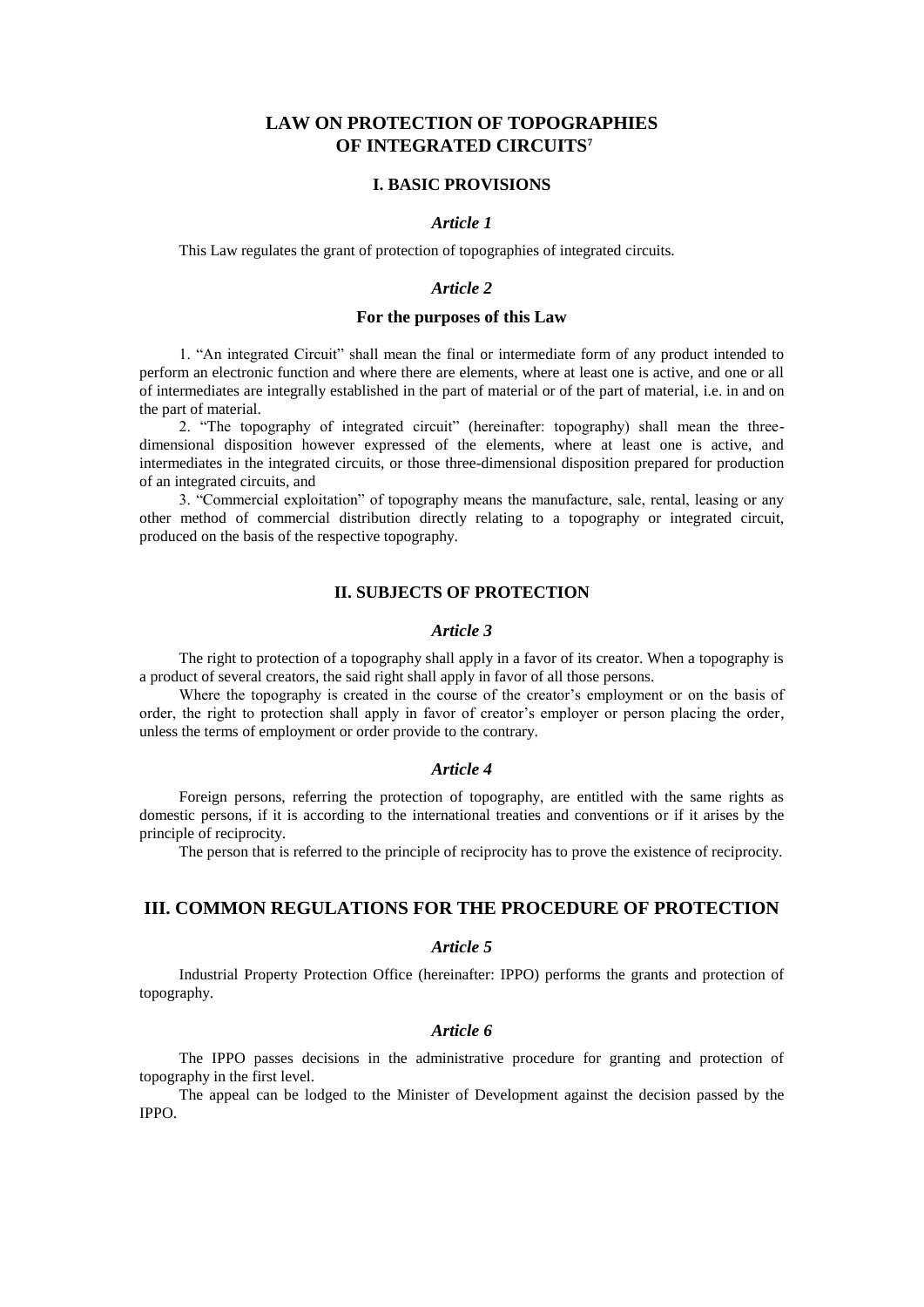### *Article 7*

The IPPO shall maintain the Register of applied topographies and the Register of protected topographies

The Registers referred to in Paragraph 1 shall be opened to the public.

### *Article 8*

A topography shall be protected if it is original.

A topography is considered to be original if it is the result of its creator's own intellectual effort and was not common place in the semiconductor industry when it was created.

Where a topography consists of elements that are common place in the respective industry, only the combination of this elements shall be protected, provided that it fulfills the conditions relating to originality, as provided in Paragraph 2.

# **IV. CONTENTS, TERMS AND LIMITATION OF THE RIGHT**

### **1. Contents of the Right**

## *Article 9*

The holder of the protected topography shall be granted exclusive rights of commercial exploitation, including the right to authorize or prohibited any of the following acts:

- reproduction of the topography by any means or in any form;

- importation, sale or other form of distribution of the topography or integrated circuit incorporating the respective topography or products that include integrated circuit incorporating the respective topography.

The exclusive rights referred to in Paragraph 1 shall not extend to any concept, process, system or technical embodied in the topography other than the topography itself.

## **2. Terms of the Right**

# *Article 10*

A topography shall be protected when it is entered into the Register of topographies.

The exclusive rights shall come into existence for the holder of protected topography on the earlier of the following dates:

- the date of filling of application in accordance with Article 12; or

- the date when the respective topography was first commercially exploited anywhere in the world.

The exclusive rights shall come to an end ten years from the earlier of the following dates:

- the end of the calendar year in which the topography is first commercially exploited anywhere in the world; or

- the end of the calendar year in which the application has been field in due form.

The exclusive rights shall expire before the period defined in Paragraph 3, if the respective fees are not paid or if the right holder of the protected topography renounces protections in writing.

If a topography has not been commercially exploited, the exclusive rights shall expire after 15 years from its fixation or encoding.

Within the term of protection, the right holder is entitled to mark the respective integrated circuit with a capital "T".

# **3. Limitation of the Right**

# *Article 11*

A application can not be filed after the lapse of two years from the date when a topography was first commercially exploited.

# **V. PROCEDURE FOR PROTECTION AND REGISTRATION**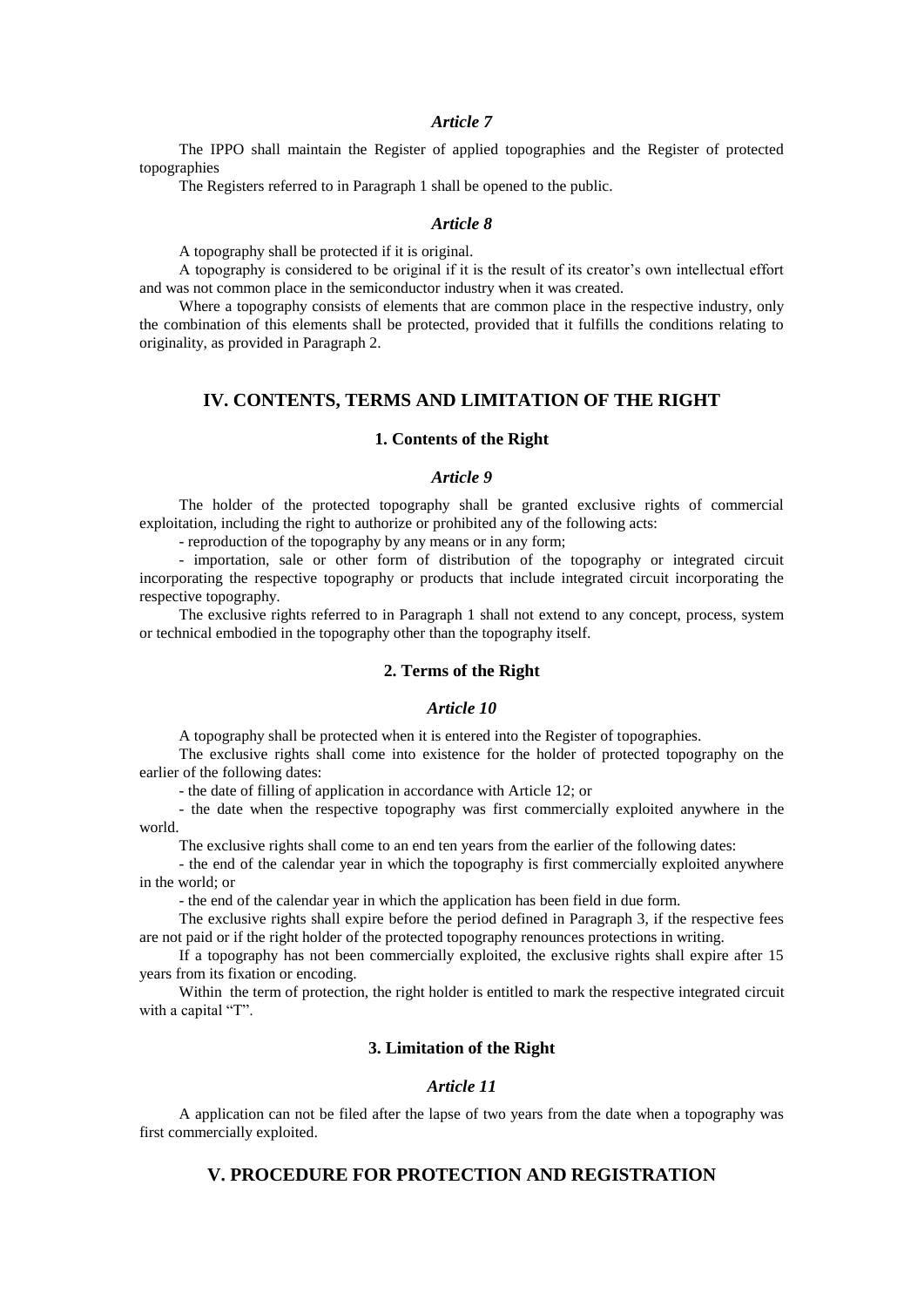## **1. An Application**

# *Article 12*

The procedure for the registration for the right for protection shall commence with a request relating to the entry into register, which shall be accompanied by all prescribe items (hereinafter: application).

The application shall contain the items for the name of the applicant and the creator, images relating to the respective topography, accompanied by the mention of their sequences, an abstract comprising the characteristics of the electronic function or functions of a integrated circuit, manufactured on the basis of the protected topography, if the topography has already been commercially exploited, a statement in writing relating to the date when the respective topography was first commercially exploited.

A separate application shall be filed for each topography.

The Minister of Development shall issue regulations specifying in greater detail the contents of application.

### **2. Examine of the Application**

### *Article 13*

The Office shall examine whether the application fulfills the conditions relating to the entry of the register of topographies as specified of the Article 12 of this Law.

The request shall be rejected if the application does not fulfilled the said conditions.

If the application fulfilled the conditions stated in the Article 12 of this Law partially, the Office shall invite the applicant to amend the application within the time limit of two months. If the applicant fails to reply in due time, the application shall be deemed to be withdrawn.

If the application fulfills all the conditions of the Article 12 of this Law, it shall be entered in the Register of Topographies and the applicant shall be issued a certificate relating to the entry in the Register.

The entry in the respective Register shall be published in the official Bulletin of the Office.

## **VI. INVALIDATION OF THE REGISTRATION**

## *Article 14*

The registration is invalidated if it is established that:

- the respective topography is not original; or

- the application has not been field by a natural or legal person who is entitled to the right to protection; or

- the application has been field after the date set out in Article 10(5) or Article 11 of this Law; or

- images to relating topography can not make a possibility of its identification.

# **VII. INFRINGEMENT OF THE RIGHT AND COMPENSATION OF THE DAMAGE**

# **1. Infringement of the Right**

### *Article 15*

A person whose rights have been infringed may, in addition to damages, request that the person infringing his right be prohibited from carrying on the acts giving rise to violation.

Any person who infringes the rights of protection of a protected topography shall be liable for any damage (thus caused) in accordance with a general principle governing compensation for damage.

The following cases shall not be considered an infringement of a rights of protection: